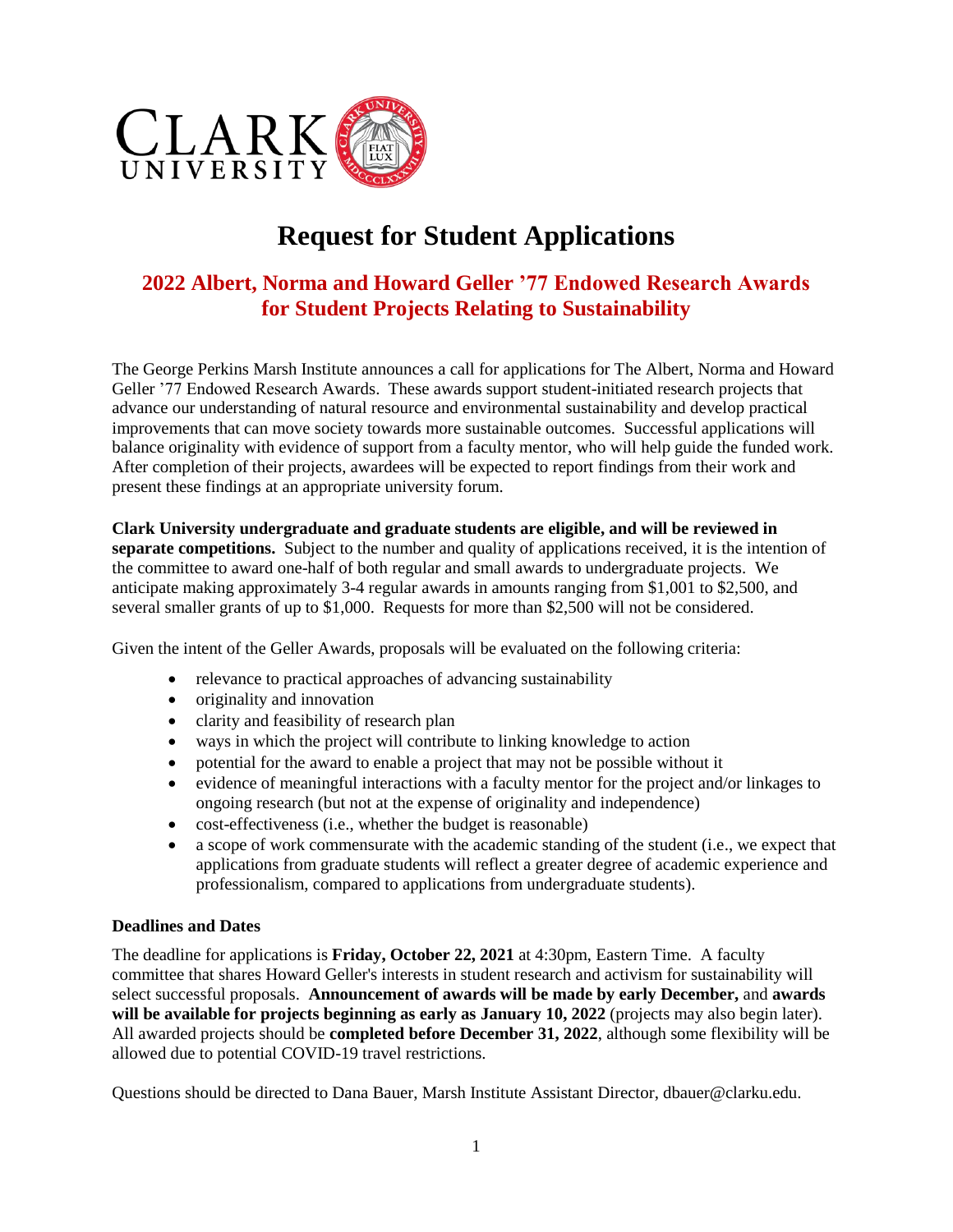# **Content of Applications**

- 1. The application must contain a cover sheet that includes:
	- the project title
	- the student's name and department (of major or graduate work, as applicable), the degree being sought, advisor (if applicable), and the anticipated date of degree completion
	- whether the project is an undergraduate or graduate project
	- proposed duration of the work (including desired start and end date)
	- contact information for the applicant including address, phone, and email
	- the total funds requested, and whether the proposal is for a regular or small project
	- the identity of the faculty sponsor, including email
	- whether the applicant is an international student (This will not influence your eligibility for an award in any way. The information is only required for internal accounting purposes.)
	- a project summary of no more than 300 words
	- The cover sheet is not included in page limits for the project description (see below).
- 2. Applications must contain a description of the proposed project (maximum 5 pages) which:
	- describes the issue or problem that the project will address;
	- describes the objectives of the project;
	- describes how the project will be conducted and, for projects involving more than one student, how the tasks will be divided or shared among the participants;
	- discusses anticipated results and benefits and how they will be documented;
	- places the proposed work in the context of other related studies and activities and explains why this project is worthwhile.
- 3. The project description is limited to five pages, single-spaced, with one-inch margins and no smaller than 12-point font. Appendices or attachments exceeding the 5-page limit are not allowed. Proposals exceeding page limits will not be accepted.
- 4. If the proposal is for a portion of a larger faculty or student project with a more extensive budget, the project description (#2 above) must state clearly and explicitly how financial support from a Geller award will complement the larger project. This is included in the 5-page limit.
- 5. Indicate in the project description whether the proposed project is part of your final paper, thesis, dissertation or class work; and provide a short description of any other sources of funding for this project. **If the project is part of a dissertation or thesis, clearly explain the improvements or extensions that will be possible with a Geller Award.** This is included in the 5-page limit.
- 6. Projects should include a bibliography and be properly cited. This bibliography is NOT included in the 5-page limit.
- 7. Proposals must also include a one-page proposed budget with a clear explanation of the purpose of the proposed expenditures. The use of all requested funds must be explained. This budget and explanation are NOT included in the 5-page limit. See additional details on the budget below.
- 8. Before submission, **proposals should be reviewed and approved by a faculty sponsor** who should be clearly identified on the cover page of the proposal. Make sure to leave sufficient time for your faculty sponsor to review the proposal prior to the submission deadline.